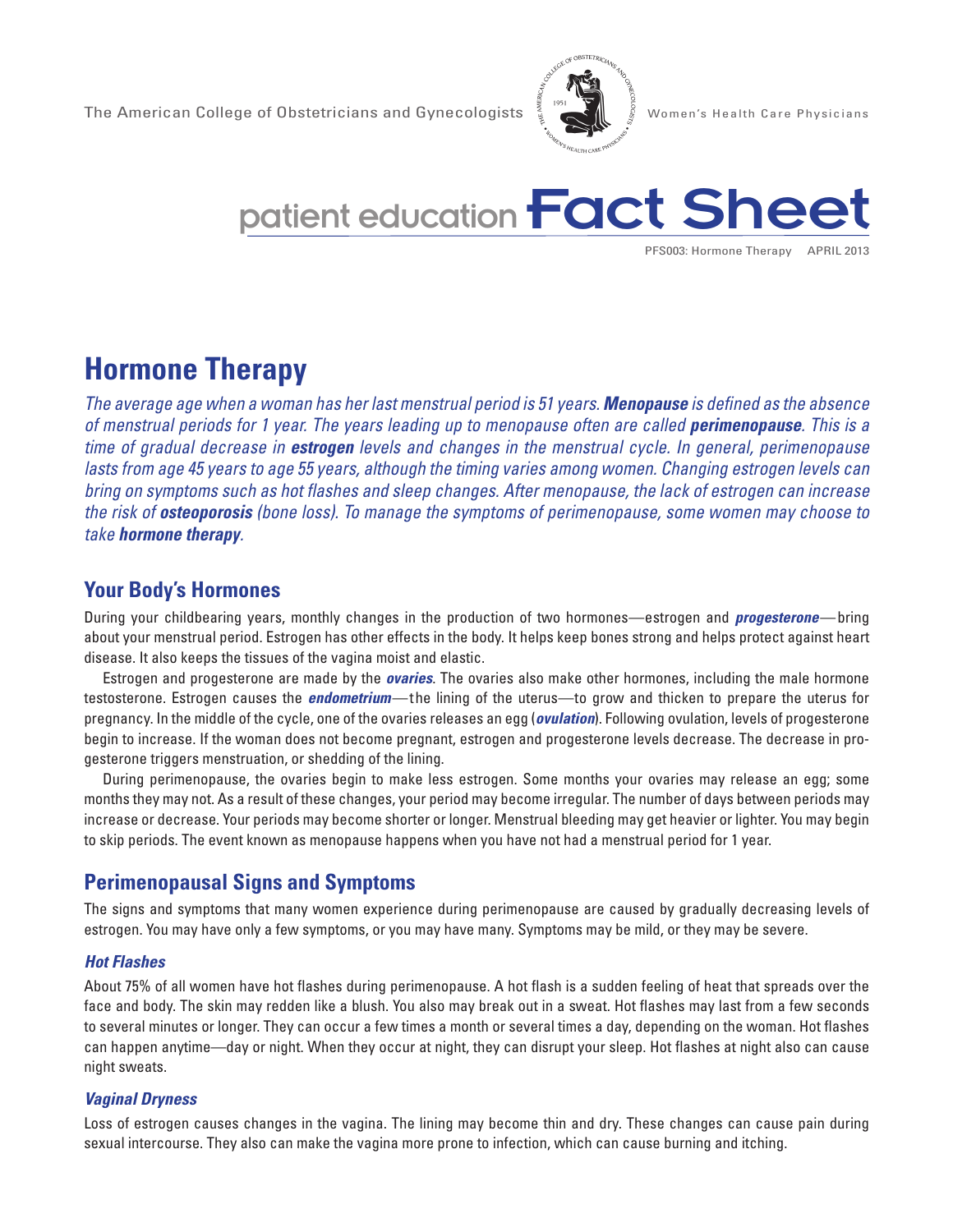

The urinary tract also changes with age. The urethra (the tube that carries urine from the bladder during urination) can become dry, inflamed, or irritated. In some women, this irritation may lead to frequent urination. Women may have an increased risk of bladder infection after menopause.

#### *Bone Changes and Osteoporosis*

Bones are constantly changing throughout life. Old bone is removed in a process called resorption. New bone is built in a process called formation. During the teen years, bone is formed faster than it is broken down. The amount of bone in the body (sometimes called the "bone mass") reaches its peak during the late teen years. In midlife, the process begins to reverse: bone is broken down faster than it is made. After menopause, the decrease in estrogen triggers a period of rapid bone loss in women that starts 1 year before the final menstrual period and lasts for about 3 years. The natural effects of aging on bones may contribute to this bone loss as well. These changes can lead to a condition known as osteoporosis. In osteoporosis, the bones are weak and fragile and can break (fracture) more easily.

### **Hormone Therapy**

Hormone therapy means to take estrogen, and in many cases, *progestin* as well. Progestin is a form of progesterone. Estrogen taken by itself increases the risk of cancer of the endometrium. Taking progestin along with estrogen reduces this risk. If you do not have a uterus (you have had a *hysterectomy*) , estrogen generally is given alone, without progestin. Estrogen plus progestin is sometimes called "combined hormone therapy." Estrogen-only therapy is sometimes called "estrogen therapy."

#### *Systemic Therapy*

Hormone therapy can be either "systemic" or "local." These two terms describe where and how the hormones act in the body. With systemic therapy, the hormones are released into your bloodstream and travel to the organs and tissues where it is needed. Systemic forms of estrogen include pills, skin patches, gels and sprays that are applied to the skin, and vaginal rings. If progestin is prescribed, it can be given as a pill, patch, gel, or in an *intrauterine device*. Progestin can be taken separately or combined with estrogen in the same pill or in a patch.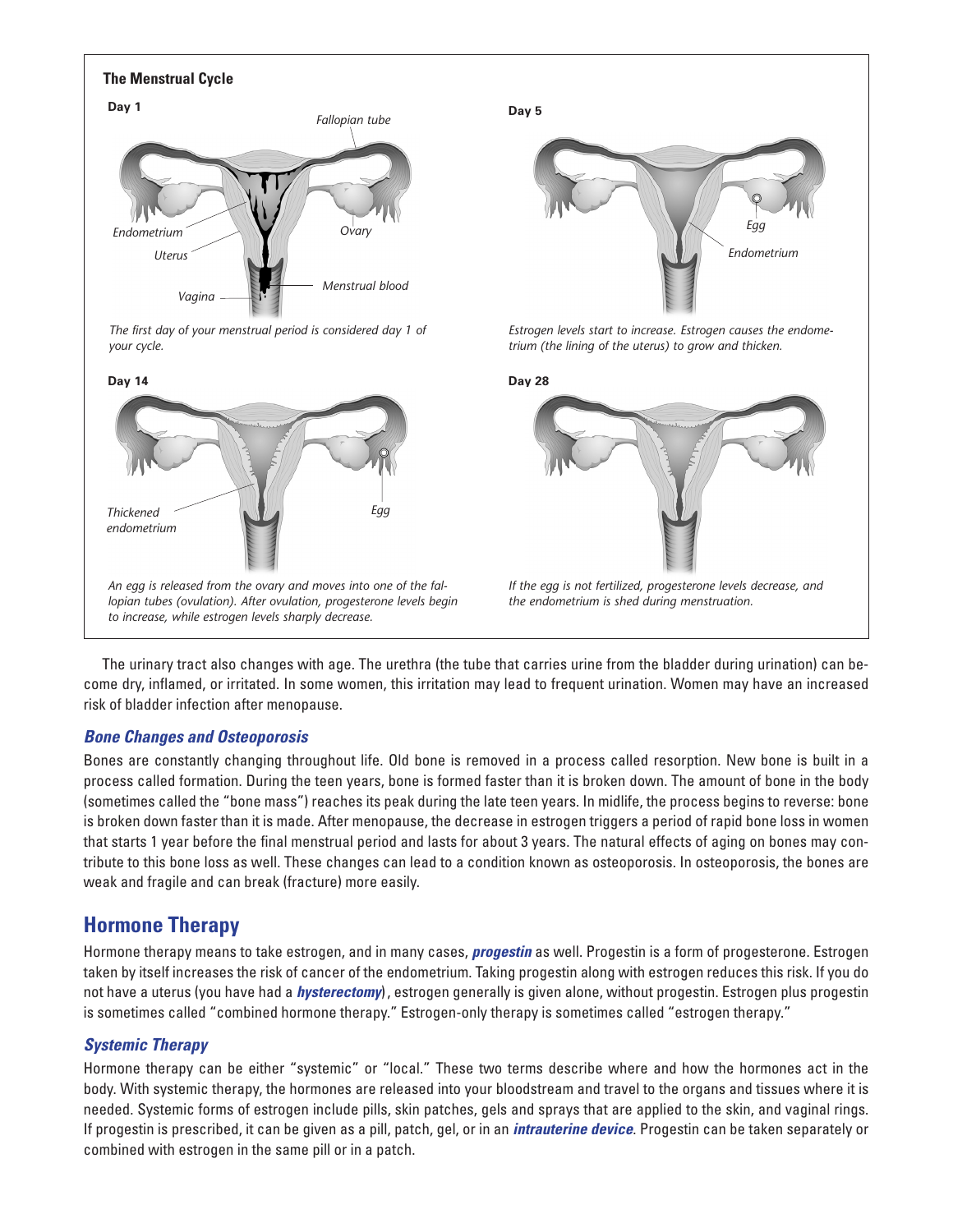For women taking estrogen-only therapy, estrogen may be taken every day or every few days, depending on the way the estrogen is given. For women taking combined therapy, there are two types of regimens:

- 1. Cyclic therapy: Estrogen is taken every day, and progestin is added for several days each month or for several days every 3 or 4 months.
- 2. Continuous therapy: Both estrogen and progestin are taken every day.

It is common to have irregular bleeding the first few months of combined therapy use, but within 1 year, bleeding usually stops for most women. If you are postmenopausal, it is important to tell your health care provider if you have bleeding. Although it is often an expected side effect of hormone therapy, it also can be a sign of endometrial cancer. All bleeding after menopause should be evaluated.

#### *Local Therapy*

Women with vaginal dryness and thinning of the vaginal lining may be prescribed "local" estrogen therapy in the form of a low-dose vaginal ring, vaginal tablet, or vaginal cream. These forms release small doses of estrogen into the vaginal tissue. The estrogen helps restore the natural thickness and elasticity to the vaginal lining while relieving dryness and irritation. The tablets and creams usually are used daily at first, then twice or three times a week. The ring is inserted and left in the vagina for 3 months, after which it is removed and a new ring is inserted. You do not have to remove the ring for sexual intercourse.

# **Benefits and Risks of Hormone Therapy**

Hormone therapy has many benefits, but it also has risks. Beginning in 2002, findings of the Women's Health Initiative, a study by the National Institutes of Health, raised concerns about the risks of both estrogen-only and combined hormone therapy for postmenopausal women. In the years since this study, efforts to clarify the findings have been ongoing. The following sections summarize the latest information about hormone therapy.

#### *Benefits*

- • Both types of hormone therapy (combined and estrogen-only) remain the most effective treatment for the symptoms of perimenopause.
- • Both types of hormone therapy help prevent the rapid bone loss that occurs early in menopause. It also has been shown to prevent hip and spine fractures.
- • Low doses of local estrogen help relieve vaginal dryness and irritation.
- • Estrogen-only therapy (but not combined therapy) appears to reduce the risk of developing or dying from breast cancer.

#### *Risks*

- • Combined hormone therapy (specifically, a combination of oral conjugated equine estrogen and a progestin called medroxyprogesterone acetate) is associated with an increased risk of stroke, breast cancer, *deep vein thrombosis (DVT)*, gallbladder disease, and urinary incontinence. It does not prevent heart disease.
- • Estrogen-only therapy increases the risk of endometrial cancer.
- • Estrogen-only therapy is associated with an increased risk of stroke, gallbladder disease, DVT, and urinary incontinence. It does not prevent heart disease.

Researchers are continuing to look closely at the risks and benefits of hormone therapy. The average age of the women who were studied in the WHI was 64 years, which is well past the age when menopause starts. Most women who take hormone therapy are in their 40s and 50s and are experiencing perimenopausal symptoms. Research is underway to study whether the risks associated with hormone therapy are related to when therapy is started, how long it is used, and how the therapy is given.

#### *Current Recommendations*

If you currently have or have a history of DVT or blood clots in the lungs; have active or recent *cardiovascular disease*, such as a stroke or heart attack; have estrogen-related cancer (such as breast cancer); have liver disease; or have undiagnosed uterine bleeding, you should not take hormone therapy. If you are healthy, it is recommended that use of hormone therapy be limited to the treatment of perimenopausal symptoms and for the prevention of osteoporosis in women at increased risk of osteoporosis or fractures. Hormone therapy is not currently recommended for the prevention of other chronic health conditions, such as heart disease. You should use the lowest effective dose for the shortest amount of time possible. Continued use should be reevaluated on a yearly basis. Some women may require longer therapy because of persistent symptoms.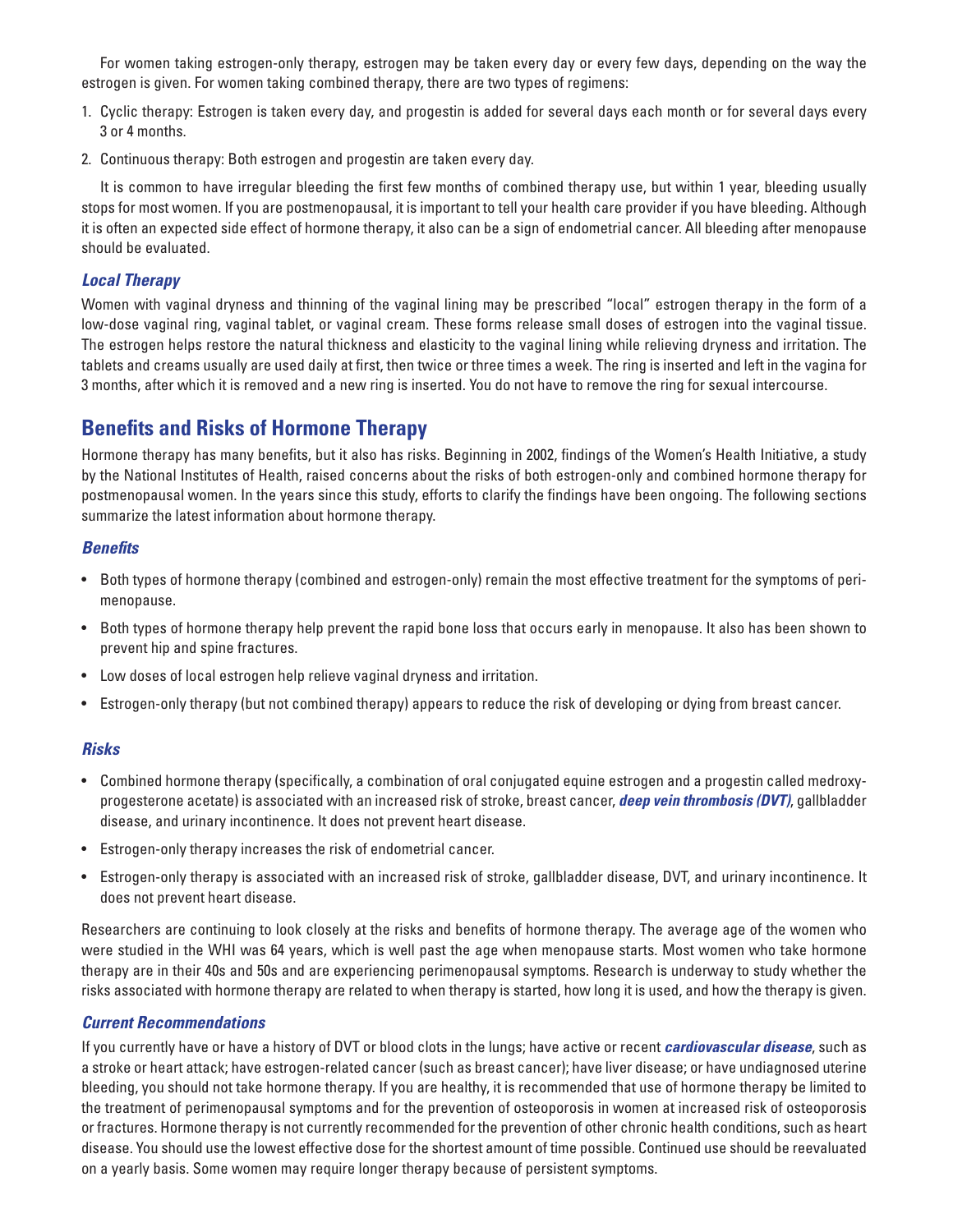In addition to seeing your health care provider regularly, you should contact your health care provider if you are taking hormone therapy and have abnormal uterine bleeding.

# **Other Options**

Many women are interested in options other than hormone therapy that can be used to relieve symptoms of menopause. Keep in mind that for some of these options, there are concerns about their safety and effectiveness. It is important to talk with your health care provider about the risks and benefits of taking any of these alternatives to hormone therapy.

#### *Medications*

Some drugs that have been approved by the U.S. Food and Drug Administration (FDA) to treat other conditions also have been found to be effective in relieving hot flashes in some women. When a drug is used for another condition in addition to the medical problem it is approved for, it is called "off-label use." For example, *antidepressants* are primarily used to treat *depression*. Some antidepressant drugs also help to relieve hot flashes and can be prescribed for this purpose by your health care provider. Gabapentin, an anti-seizure medication, is another prescription drug that can be prescribed for off-label use to reduce hot flashes and ease sleep problems associated with menopause.

#### *Vaginal Moisturizers and Lubricants*

Vaginal moisturizers and lubricants can be used to help with vaginal dryness and painful sexual intercourse. They do not contain hormones, so they do not have an effect on the vagina's thickness or elasticity. They are used to relieve symptoms and make intercourse more comfortable.

Vaginal moisturizers are available over the counter. They come prepackaged in one-dose applicators. They are absorbed into the lining of the vagina and do two things: 1) they coat the vaginal lining to replenish moisture, much as your natural secretions do, and 2) they restore the natural acidity of the vagina. These effects last a few days. You can use a moisturizer every 2–3 days as needed.

Lubricants can be used each time you have sexual intercourse to make penetration easier and to decrease discomfort caused by friction. Many types of lubricants are available. Water-soluble lubricants are less sticky than other types. They are easily absorbed into the skin and may have to be reapplied frequently. Silicone-based lubricants last longer and tend to be more slippery than water-soluble lubricants. Oil-based lubricants include petroleum jelly, baby oil, or mineral oil. Oil-based lubricants should not be used with condoms. They can dissolve the latex and cause the condom to break.

#### *Botanical Products*

Botanical products either contain plant material or contain chemicals made in a lab that are based on plant materials. Many botanical products are sold over the counter to help relieve symptoms of perimenopause and menopause. These products can come in many forms, including pills, herbs sold in bulk, teas, tinctures, and oils.

Few studies have been done to test whether these substances actually are effective in treating perimenopausal and menopausal symptoms. Of those that have been tested, results do not show that they actually work consistently. Although a few people may find relief with a botanical product, this result is not the norm for the majority of people who participated in the studies.

There are a number of safety concerns as well. Just because a product is labelled "natural" does not mean it is safe. These products are not regulated by the FDA and there are no formal manufacturing standards. They may contain unsafe ingredients or they may be made in unsafe conditions. It also is important to know that some menopause products contain botanicals that act like estrogen in the body. Like standard hormone therapy, they may increase the risks of serious medical conditions. There also is a risk of drug interactions and side effects.

#### *Bioidentical Hormones*

Bioidentical hormones are hormones manufactured from plants that are combined together (compounded) by a pharmacist based on instructions from a health care provider. They are not approved by the FDA. There is no evidence that bioidentical hormones are more effective or safer than standard hormone therapy. These hormones have the same risks as hormone therapies approved by FDA. They may have additional safety risks as well, such as questionable quality or too much or too little of the drug.

### **Follow-up**

The decision about how long to take hormone therapy depends on many factors and involves balancing individual risks and benefits. If you choose to take hormone therapy, regular follow-up is important. Your need to take hormone therapy may change. Benefits and risks also may change over time. Your health care provider should evaluate your continued use of hormone therapy on a yearly basis. At your yearly visits, let your health care provider know if you have any new symptoms and how well your therapy is working. Report any side effects, especially vaginal bleeding, to your health care provider right away.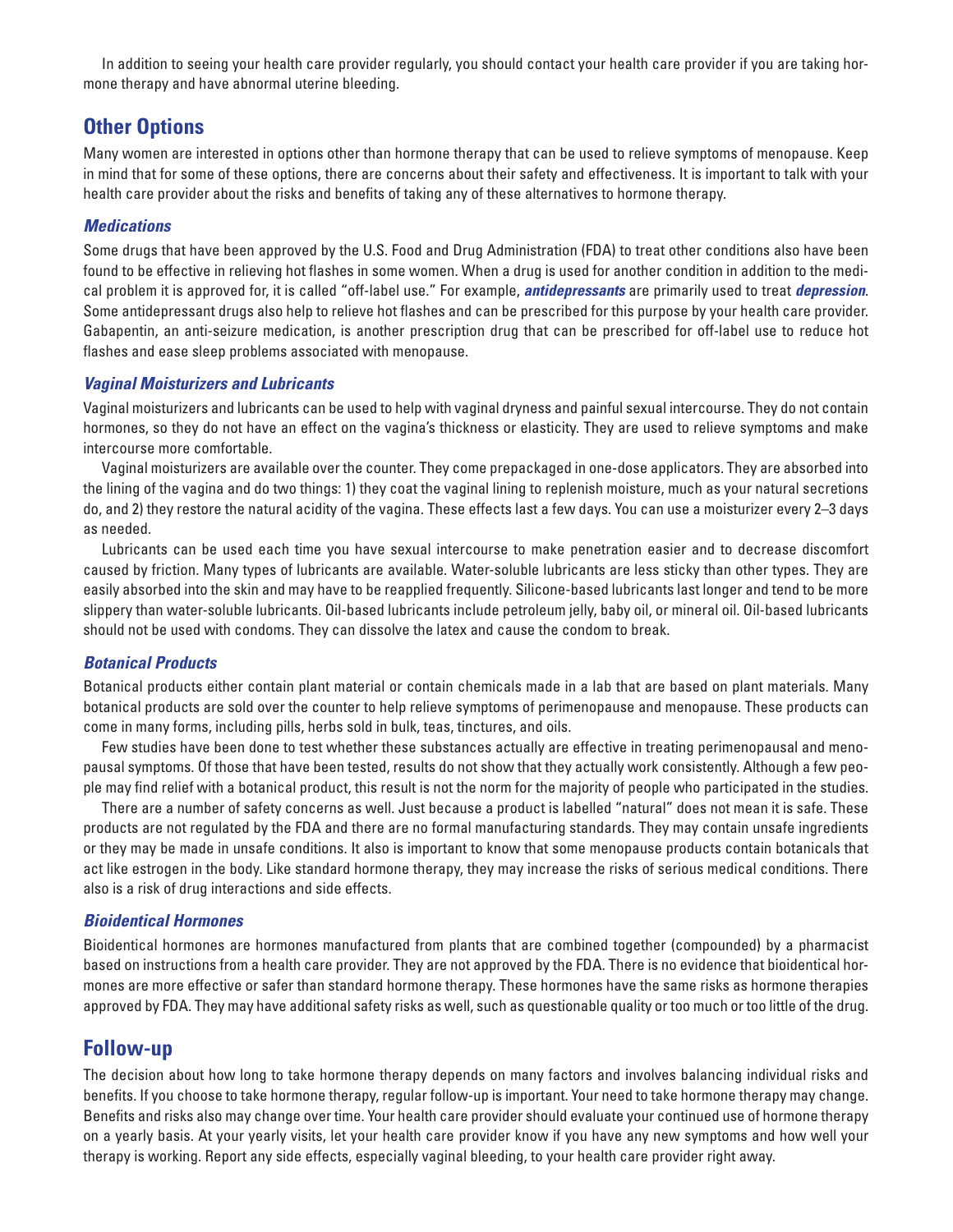# Symptom Checklist

| . <b>. .</b>                                                    |            |           |            |                                                                   |
|-----------------------------------------------------------------|------------|-----------|------------|-------------------------------------------------------------------|
| Your age:                                                       |            |           |            |                                                                   |
| At what age did your symptoms start? ___________                |            |           |            |                                                                   |
|                                                                 |            |           |            | Irregular menstrual periods (circle the appropriate description)  |
| Cycle has gotten shorter or longer                              |            |           |            |                                                                   |
| Bleeding has become heavier or lighter                          |            |           |            |                                                                   |
| Number of days of bleeding has increased or decreased           |            |           |            |                                                                   |
| <b>Hot flashes</b>                                              |            |           |            |                                                                   |
| Number per day                                                  |            |           |            |                                                                   |
|                                                                 |            |           |            | Severity (circle the term that best describes your hot flashes):  |
| Mild                                                            | Medium     |           | Severe     |                                                                   |
| <b>Night sweats</b>                                             |            |           |            |                                                                   |
| Number per night _____________                                  |            |           |            |                                                                   |
|                                                                 |            |           |            | Severity (circle the term that best describes your night sweats): |
| Mild                                                            | Medium     |           | Severe     |                                                                   |
| Sleep problems (check all that apply)                           |            |           |            |                                                                   |
| $\Box$ Problems falling asleep                                  |            |           |            |                                                                   |
| $\Box$ Waking too early                                         |            |           |            |                                                                   |
| Waking up at night                                              |            |           |            |                                                                   |
| Mood swings (check all that apply)                              |            |           |            |                                                                   |
| $\Box$ Irritability                                             |            |           |            |                                                                   |
| $\Box$ Crying spells                                            |            |           |            |                                                                   |
| <b>Depressed mood</b>                                           |            |           |            |                                                                   |
|                                                                 |            |           |            |                                                                   |
| <b>Dizziness</b>                                                | $\Box$ Yes | $\Box$ No |            |                                                                   |
| <b>Fatigue</b>                                                  | $\Box$ Yes | $\Box$ No |            |                                                                   |
|                                                                 |            |           |            |                                                                   |
| <b>Memory lapses</b>                                            | □ Yes □ No |           |            |                                                                   |
| If yes, number per week                                         |            |           |            |                                                                   |
| <b>Difficulty concentrating <math>\Box</math></b> Yes $\Box$ No |            |           |            |                                                                   |
|                                                                 |            |           |            | If yes, how frequent (eg, a few times a week, once a day):        |
|                                                                 |            |           |            |                                                                   |
| Sexual desire (circle the appropriate description)<br>Increased | Decreased  |           |            | Has stayed the same                                               |
| <b>Vaginal dryness</b>                                          |            |           | □ Yes      | □ No                                                              |
| Pain during or after intercourse a Yes                          |            |           |            | $\Box$ No                                                         |
| <b>Bleeding after intercourse</b>                               |            |           | $\Box$ Yes | □ No                                                              |